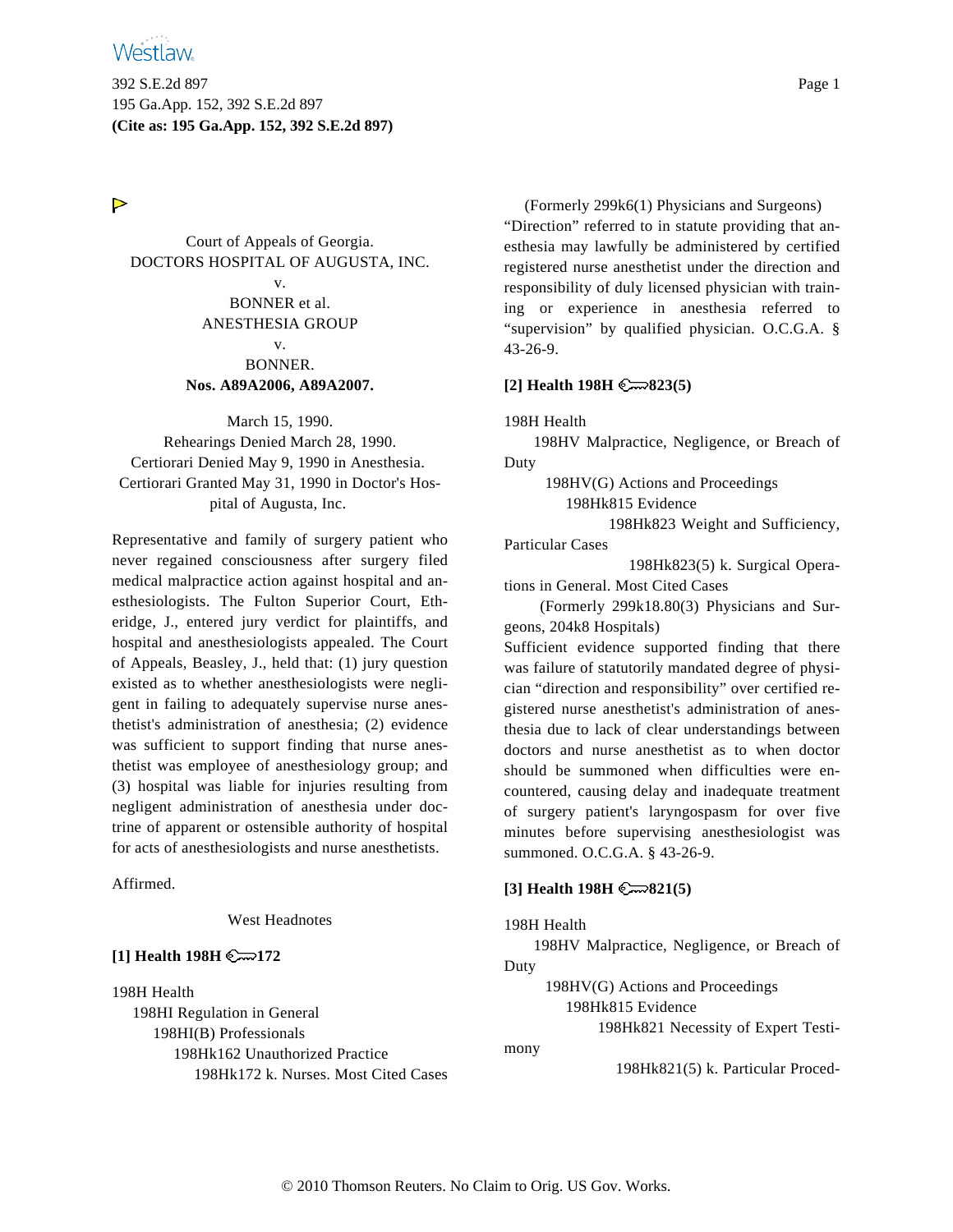ures. Most Cited Cases (Formerly 204k8 Hospitals)

### **Health 198H 825**

198H Health

198HV Malpractice, Negligence, or Breach of Duty

198HV(G) Actions and Proceedings

198Hk824 Questions of Law or Fact and Directed Verdicts

198Hk825 k. In General. Most Cited Cases

(Formerly 204k8 Hospitals, 299k18.90 Physicians and Surgeons)

Lack of more specific definition of level of physician supervision required for certified registered nurse anesthetist's administration of anesthesia did not require a directed verdict in medical malpractice trial arising from nurse anesthetist's alleged undue delay in consulting supervising physician; standard was subject to elucidation by expert testimony in the same manner as any other professional standard.

# **[4] Health 198H 827**

198H Health

198HV Malpractice, Negligence, or Breach of Duty

198HV(G) Actions and Proceedings

198Hk827 k. Instructions. Most Cited

Cases

(Formerly 299k18.100 Physicians and Surgeons) Jury charge on admissions by certified registered nurse anesthetist was sufficient to support jury conclusion that nurse anesthetist was employee of anesthesia group partnership, rather than independent contractor; doctor signed employment agreement with nurse anesthetist as individual and both doctors signed contract with hospital as individuals, even though anesthesiologists said they were professional corporation.

# **[5] Health 198H 825**

198H Health

198HV Malpractice, Negligence, or Breach of Duty

198HV(G) Actions and Proceedings

198Hk824 Questions of Law or Fact and Directed Verdicts

198Hk825 k. In General. Most Cited **Cases** 

(Formerly 299k18.90 Physicians and Surgeons, 204k8 Hospitals)

Questions of whether nurse anesthetist was agent of anesthesiology group partnership, whether partnership was agent of hospital, and whether there were any admissions in hospital medical records were questions for jury to determine pursuant to agency instruction concerning admissions. O.C.G.A. §§ 14-8-11, 24-3-33.

## **[6] Evidence 157 555.10**

157 Evidence

157XII Opinion Evidence 157XII(D) Examination of Experts 157k555 Basis of Opinion

157k555.10 k. Medical Testimony.

# Most Cited Cases

Testimony of medical malpractice plaintiff's medical experts was not improperly based on hearsay opinion of another doctor; experts examined portions of patient's medical chart, including objective findings noted by numerous medical personnel and equipment such as EKG machine attached to patient throughout surgery, and based opinions on those facts. O.C.G.A. § 24-3-1.

# **[7] Evidence 157 555.10**

157 Evidence

157XII Opinion Evidence

157XII(D) Examination of Experts

157k555 Basis of Opinion

157k555.10 k. Medical Testimony.

#### Most Cited Cases

Medical expert witness's formation of opinion on inadmissible hearsay in addition to facts would go to weight rather than admissibility of opinion.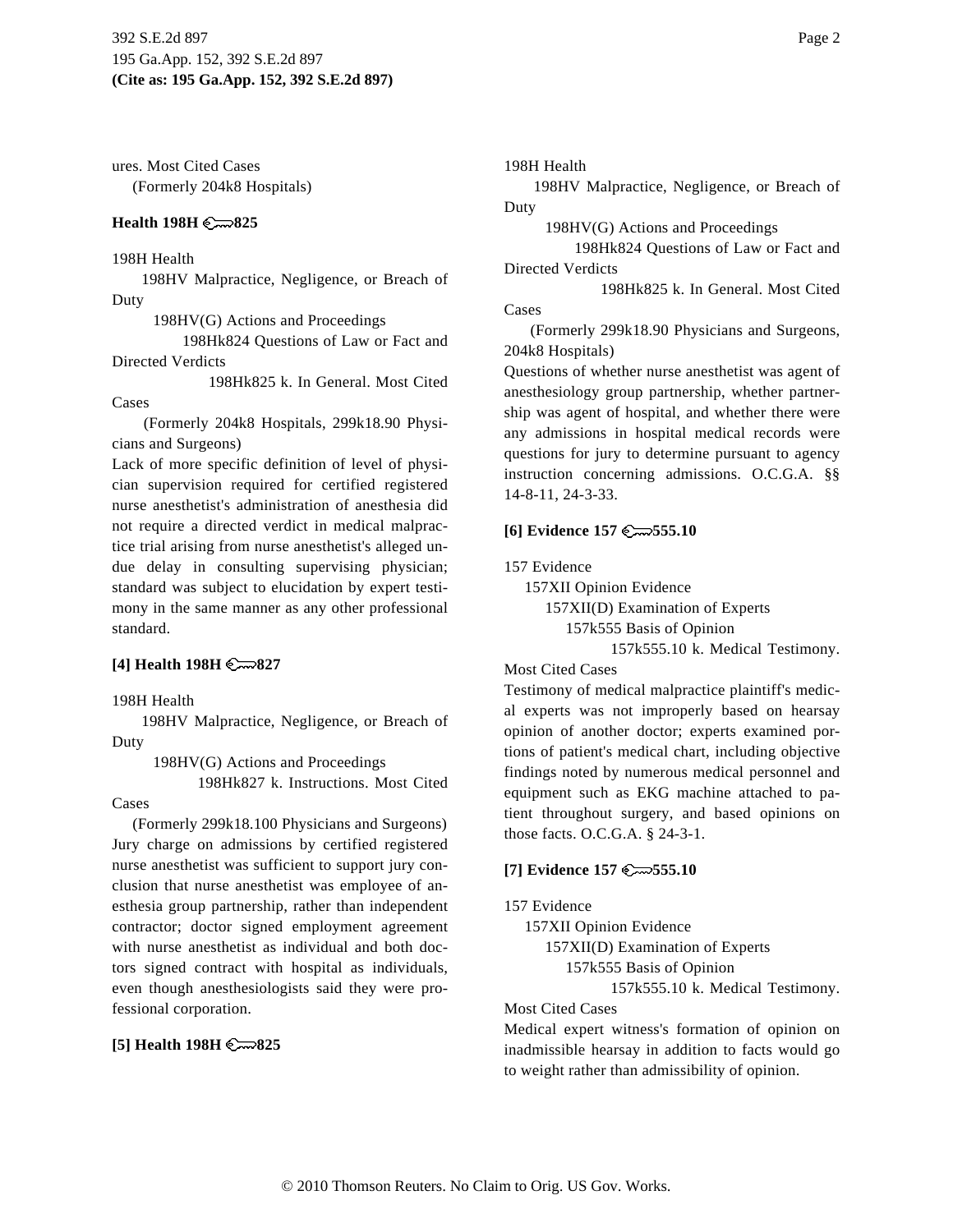#### **[8] Witnesses 410 401**

410 Witnesses

410IV Credibility and Impeachment

410IV(E) Contradiction

410k399 Right to Contradict Testimony of One's Own Witness

410k401 k. Witness Cross-Examined as to Matter Not Subject of Direct Examination. Most Cited Cases

Medical malpractice defendants who gave impression during cross-examination of opponent's medical expert that notation "cardiac arrest" did not appear in medical chart could not then complain about documents admitted to counter that impression, rather than for purpose of proving that diagnosis contained in them was the correct one.

#### **[9] Appeal and Error 30**  $\mathbb{C}\rightarrow\mathbb{C}1048(1)$

30 Appeal and Error 30XVI Review 30XVI(J) Harmless Error 30XVI(J)9 Witnesses 30k1048 Rulings on Questions to Wit-

nesses

30k1048(1) k. In General. Most

#### Cited Cases

Admitting orthopedic surgeon's deposition testimony statement that location of tube is first thing to check when patient under anesthesia is not doing well, although not responsive to question, was at most harmless error; although surgeon was not an anesthesiologist, he had training in and understanding of anesthesia in his capacity as a surgeon.

#### **[10] Health 198H 827**

198H Health

198HV Malpractice, Negligence, or Breach of Duty

198HV(G) Actions and Proceedings

198Hk827 k. Instructions. Most Cited

Cases

(Formerly 299k18.100 Physicians and Surgeons, 204k8 Hospitals)

Denial of request for charge on medical malpractice standard was not an abuse of discretion where other charges served the purpose of requested charge.

#### **[11] Health 198H 823(15)**

198H Health

198HV Malpractice, Negligence, or Breach of Duty

198HV(G) Actions and Proceedings

198Hk815 Evidence

198Hk823 Weight and Sufficiency,

Particular Cases

198Hk823(15) k. Persons Liable.

Most Cited Cases

(Formerly 204k8 Hospitals)

Despite contract language referring to group as "independent contractor," evidence was sufficient to support jury conclusion that hospital had retained authority over time, manner and place of practice of anesthesiology at its facility and that anesthesiology group it employed, through group's partner, was negligent in failing to properly supervise nurse anesthetist and in failing to properly preintubate surgery patient immediately upon anesthesiologist's arrival in operating room; group was required to treat all patients at hospital who required anesthesiology services, hospital had right to approve rates charged through its hospital billing system and in hospital's name, and no other anesthesiologists were allowed to practice at hospital.

#### **[12] Health 198H 786**

198H Health

198HV Malpractice, Negligence, or Breach of Duty

198HV(F) Persons Liable

198Hk786 k. Multiple Professionals or Health Care Workers in General. Most Cited Cases

(Formerly 299k16 Physicians and Surgeons) Doctrine of apparent agency medical malpractice was not limited only to emergency rooms and could be applied to case involving injuries to patient caused by anesthesiologist's failure to adequately supervise performance of anesthesiology services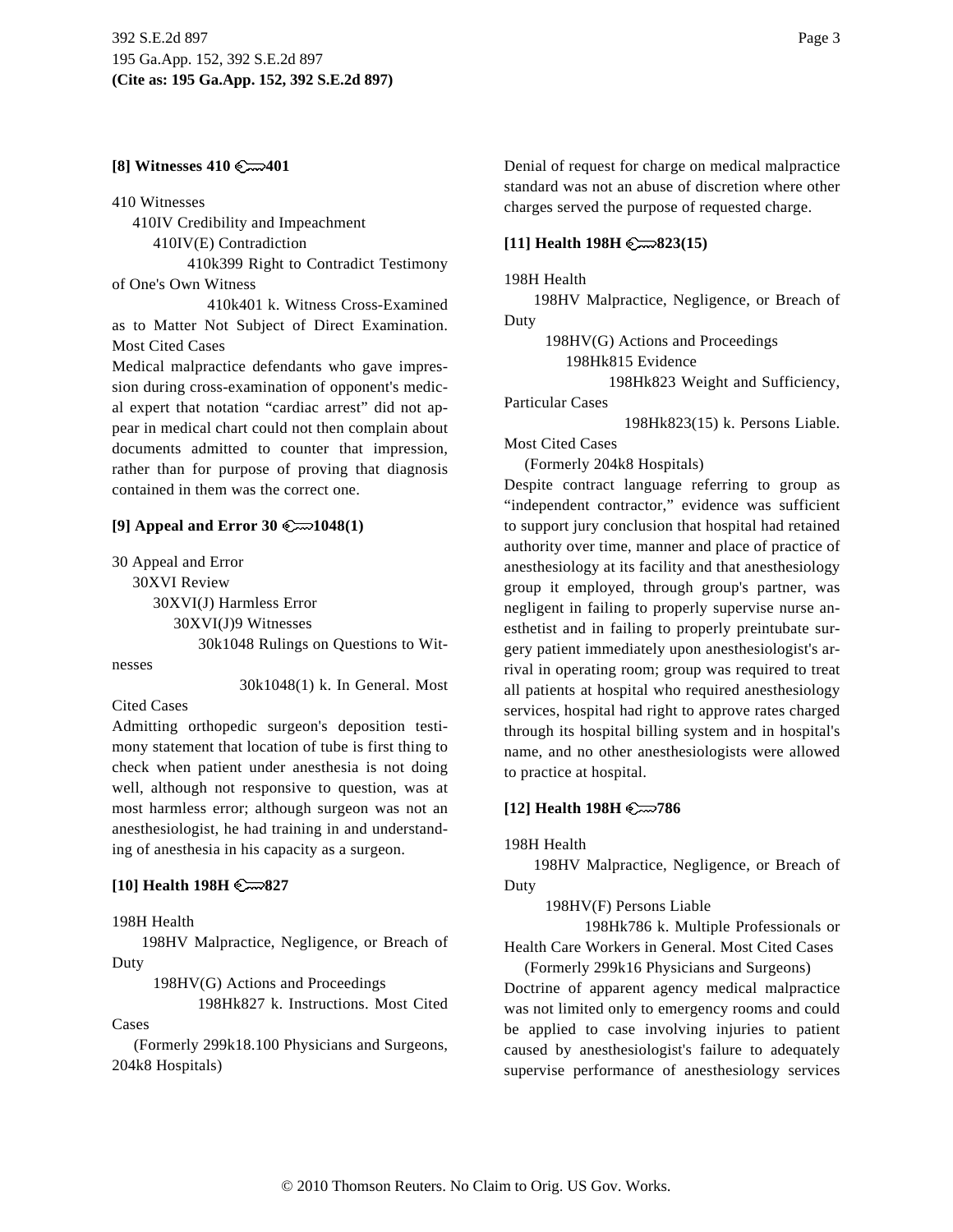by nurse anesthestist.

#### **[13] Health 198H 825**

#### 198H Health

198HV Malpractice, Negligence, or Breach of Duty

198HV(G) Actions and Proceedings

198Hk824 Questions of Law or Fact and Directed Verdicts

198Hk825 k. In General. Most Cited

#### Cases

(Formerly 204k8 Hospitals)

There was sufficient evidence of reliance by surgery patient to create jury question on issue of apparent or ostensible authority of hospital for acts of anesthesiologist and nurse anesthetist acting for hospital; forms signed by patient regarding operation requested administration of anesthesia, patient was not seen by anesthesiologists until she was taken to preoperative area and had been seen only by a nurse anesthetist not chosen by her and, as a nurse herself, patient was likely to have been aware that nurse must be overseen by physician provided by hospital, which thus can be held liable for actions of nurse as hospital's agent.

#### **[14] Health 198H 782**

198H Health

198HV Malpractice, Negligence, or Breach of Duty

> 198HV(F) Persons Liable 198Hk781 Hospitals or Clinics 198Hk782 k. In General. Most Cited

#### Cases

(Formerly 204k7 Hospitals)

"Borrowed servant" doctrine did not apply to absolve hospital of liability for nurse anesthetist's actions; supervising anesthesiologist was not present in operating room during nurse anesthetist's negligent performance of anesthesiology services when first intubation and medication were undertaken after patient's larygospasm.

**\*\*898 \*165** Smith, Gambrell & Russell, David M. Brown, Stephen M. Forte, **\*166** Marianne Maher, **\*\*899** Elizabeth S. Haley, Atlanta, for appellant (case no. A89A2006).

Long, Weinberg, Ansley & Wheeler, Robert G. Tanner, Ronald R. Coleman, Jr., Stephen Sparwath, Atlanta, for appellant (case no. A89A2007).

Bell & Bell, John C. Bell, Jr., Augusta, Walbert & Hermann, Paul D. Hermann, Atlanta, James F. Findlay, Augusta, for appellees.

#### **\*152** BEASLEY, Judge.

Anesthesia Group and Doctors Hospital of Augusta, Inc., d/b/a Humana Hospital, appeal the judgments entered on jury verdicts against each of them in this medical malpractice case brought by the representative and family of Ada Hammonds Pierce.

The evidence at trial is construed so as to uphold the verdict. *Pendley v. Pendley,* 251 Ga. 30, 31(1), 302 S.E.2d 554 (1983). Ms. Hammonds, the name she used professionally, was a 38-year-old Licensed Practical Nurse who worked in the delivery room at St. Joseph's Hospital. She slipped in the delivery room and injured her knee, requiring arthroscopic surgery. She was admitted by orthopedist**\*153** Dr. Brand to Humana Hospital on October 4, 1983.

Humana Hospital had contracted in 1981 with Anesthesia Group, a partnership composed of Dr. Horseman and Dr. Mahoney, for the partnership to "provide full-time Anesthesiology services and assume general responsibility for the conduct and operation of Hospital's Anesthesiology Department, subject to approval of Hospital." The contract provided that services under it would be performed as scheduled by the Hospital Administration and that Group was required to provide an anesthesiologist from 7:00 a.m. to 3:30 p.m. Monday through Friday and otherwise as required by the Hospital. The partnership had to be available on 30 minutes notice for emergencies. The emergency services could be provided by a Certified Registered Nurse Anesthetist (CRNA) with an anesthesiologist available for supervision. The two partners were mem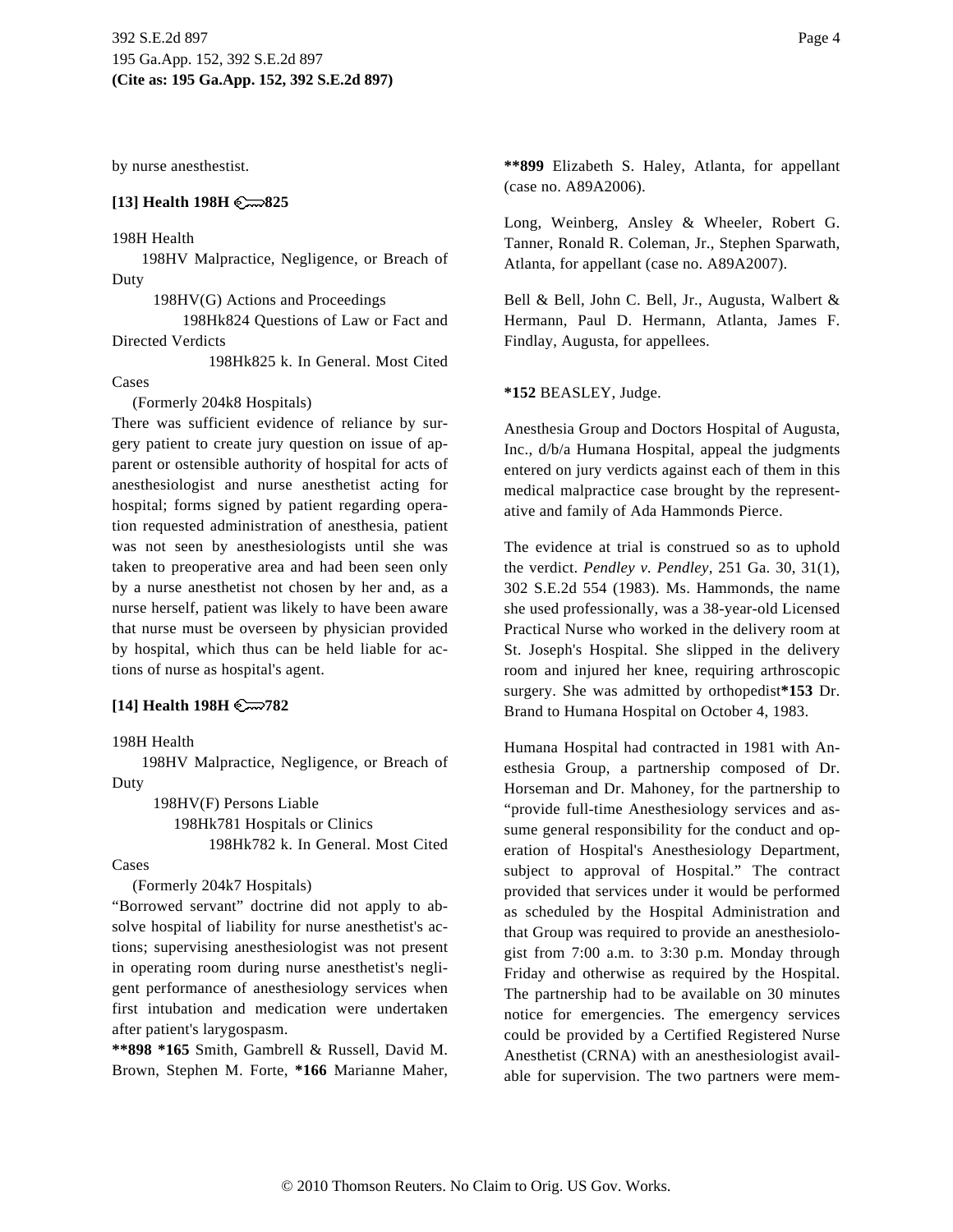bers of the hospital staff.

Surgery was scheduled by Hospital based on the requests for surgery made by surgeons such as Dr. Brand. A surgery schedule was prepared around 1:00 p.m. each day, typed up by Hospital's Director of Surgery and given to Group, which would decide how to staff the needed anesthesia services. Group set a fee schedule under the contract, which was subject to approval of Hospital. Hospital did not have approval rights of fees set by other doctors. When surgery was completed, the doctor or CRNA gave a charge slip, with the patient and surgery information and anesthesia charge on it, to Hospital's administrative staffer in the operating suite. The anesthesia was billed on the hospital bill. The notation on Ms. Hammonds' bill was "Anesthesia supplies 90.88 Anesthesia hosp empe 286.00." Hospital paid Group 86 percent of the total anesthesia charges, retaining 5 percent as administrative costs and 9 percent to cover "bad debts." There was a chargeback provision in the contract: if any third party provider did not pay or paid only partially, Group would reimburse Hospital. Hospital owned the accounts. Bill disputes with patients and collection were its responsibility.

Group in turn had contracted with five Certified Registered Nurse Anesthetists who worked under the partnership at Hospital. One of these CRNAs, Sarafin, visited Ms. Hammonds the evening of her admission. He introduced himself to all patients as being from the "anesthesia department." Nurses, including CRNAs, were required to wear uniforms of certain colors denoting their position. They were also provided name tags with their and the Hospital's names on it. Sarafin did the preoperative workup on Ms. Hammonds and prescribed preoperative medication. He signed Dr. Horseman's name to the orders. Dr. Horseman did not see Ms. Hammonds, nor did Sarafin consult with him concerning her.

On October 5, after having been given morphine at 6:00 a.m. for the surgery, Ms. Hammonds was taken to the pre-op holding area. **\*154** She was visited by CRNA Jimenez, who was scheduled to administer anesthesia. He introduced himself to patients as a **\*\*900** CRNA or nurse anesthetist with the "anesthesia service."

Dr. Mahoney was the floating anesthesiologist that day. He reviewed Ms. Hammonds' records in the pre-op holding area, approved the pre-op medications after they had been given, discussed for a minute or two the anesthesia plan with Jimenez, and spoke briefly with the patient.

Dr. Mahoney was not present in the operating room when anesthesia was induced nor during the surgery. Ms. Hammonds was put to sleep and then given a 100 mg. dose of Anectine at 7:05 a.m. Anectine paralyzes a patient so that the vocal cords will remain open, allowing insertion of an endotracheal tube to aid breathing during surgery. The surgery, uneventful, was completed at 7:46 a.m.

At 7:48 a.m., the endotracheal tube was suctioned out and removed. Ms. Hammonds was suctioned again and preparations were being made to roll her onto a gurney when a laryngospasm, which interferes with breathing, was observed by Jimenez. He administered 20 mg. of Anectine at 7:51 a.m. to break the spasm. It broke for approximately three breaths but reoccurred. Dr. Brand, the surgeon, had noticed Ms. Hammonds' toes and toenails becoming cyanotic, or turning blue, about five minutes after the surgery ended. He told Jimenez, who responded that he was administering medicine.

A second 20 mg. dose of Anectin was given at 7:56 a.m. but had no effect on the ability of Jimenez to ventilate the patient. At 8:00 a.m., circulating nurse Duffy left the operating room, went to the desk in the operating suite, and told the nurse there to find Dr. Mahoney. She got the code cart and returned to the operating room. Dr. Mahoney arrived and began to assist Jimenez. At 8:02 a.m., Jimenez gave a 100 mg. dose of Anectine, reintubated the patient, and started an i.v. drip of Anectine.

Jimenez saw no improvement in his ability to vent-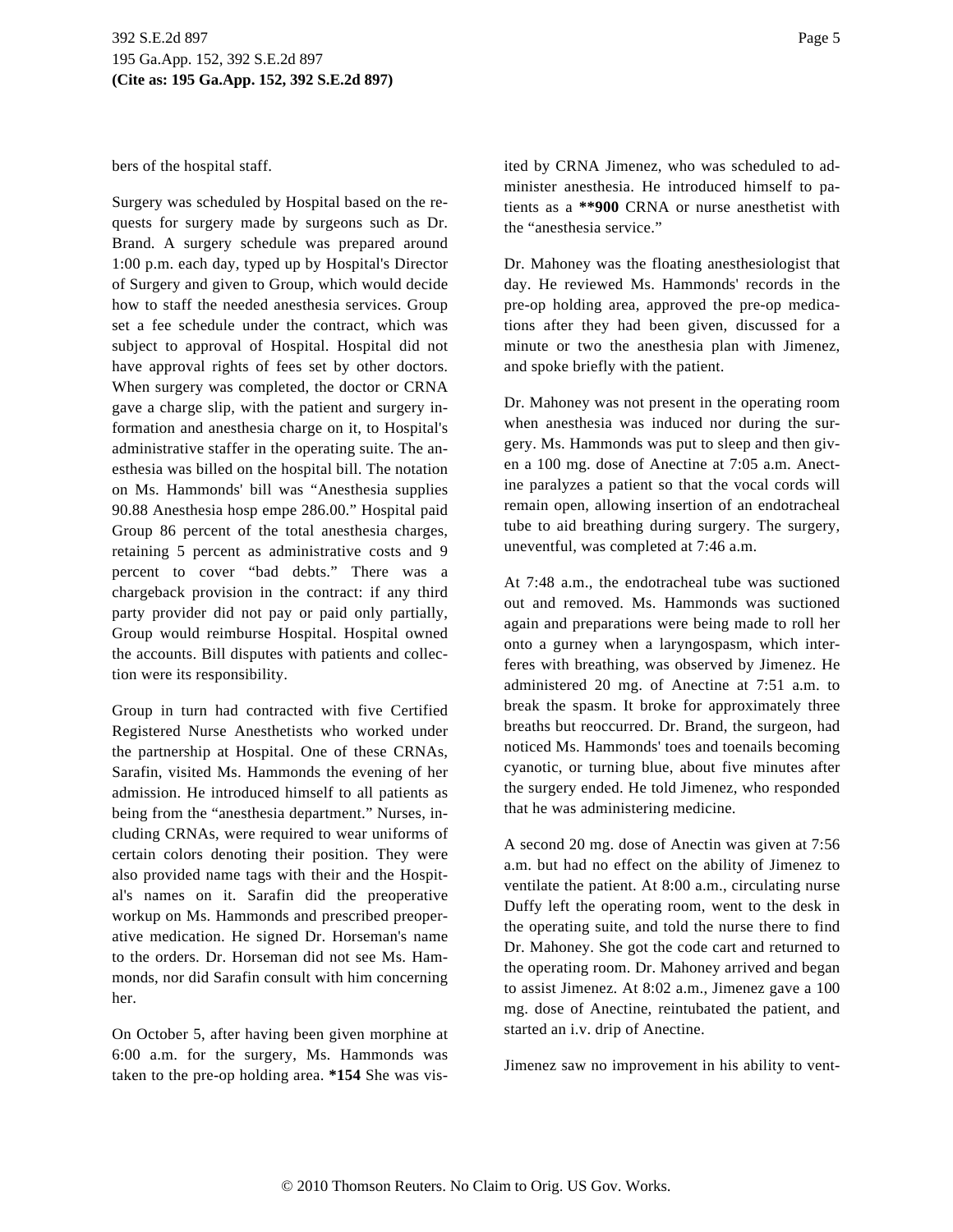ilate Ms. Hammonds. Both he and Dr. Mahoney listened to her chest, but her weight (250 pounds, height 5 feet) made chest sounds less clear. Both believed she had developed a bronchospasm, which causes the small sacs in the lungs to constrict, in addition to the laryngospasm. Bronchospasm under these circumstances is extremely rare and is seldom fatal.

During this period, Ms. Hammonds' heart rate became very slow, including at least two incidents of asystole or stoppage. Cardiac massage was used at intervals. Medications, effective both to stimulate the heart and to relax bronchospasm, were administered. At 8:07 a.m., due to the continuing difficulty, Dr. Mahoney decided to remove the second endotracheal tube and replace it with another. At 8:10 a.m., improvements in respiration began as it finally brought air to the **\*155** lungs and ultimately to the brain.

Upon arrival at the intensive care unit, the nurses noted that the abdomen was "distended and tympanic sounding." This can be caused by pumping air into the stomach from an improperly placed endotracheal tube. Ms. Hammonds never regained consciousness and remained on a respirator until she was declared brain dead and life support was removed on October 11.

# *Case No. A89A2007*

1. Group's first two enumerations allege error in the trial court's denial of their motion for directed verdict on the issue of negligence *per se* based on violation of OCGA § 43-26-9(b) and the court's charge on it.

That section provides that anesthesia may lawfully be administered by a CRNA "provided that such anesthesia is administered under *the direction and responsibility of a duly licensed physician with training or experience in anesthesia.* " (Emphasis supplied.)

The allegations against Group and Hospital were

that there had been a failure to exercise the degree of care generally required in the administration of anesthesia. See OCGA § 51-1-27. It was further alleged that Dr. Mahoney and CRNA Jimenez were agents and employees of Hospital.

**\*\*901** The contracts entered into between Group and its CRNAs described the arrangement as one not between employer and employee, but between a "contractor," Group, and "subcontractors," the CRNAs. They further stated that the arrangement was meant to make the CRNAs "independent contractors."

" 'By statute, the physician is the only one empowered to practice medicine.' [Cit.] OCGA § 43-26-9 makes an exception in the specialty of anesthesiology and allows a nurse who meets the qualifications of the statute to administer anesthesia under particular supervision." *Central Anesthesia Assoc. v. Worthy,* 173 Ga.App. 150, 152, 325 S.E.2d 819 (1984), affirmed 254 Ga. 728, 333 S.E.2d 829 (1985).

Dr. Horseman, while acknowledging that he did not understand the meanings of the terms "employee and independent contractor," believed the contract did not diminish his ability to control the CRNAs and to direct their activities in the administration of anesthesia. Nonetheless, he had given no instructions to the CRNAs as to when they should call an anesthesiologist to the operating room. He believed the understanding of the CRNAs was that they should call when they needed the doctor for "consultation."

Dr. Mahoney stated he was unaware of any written guidelines which delineated when the CRNA should request assistance from the anesthesiologist, and he mentioned no verbal guidelines.

**\*156** Jimenez said he was an independent practitioner but elected to work in a hospital "where I work with anesthesiologists so that I have their expertise to use along with my own." He described the anesthesiologist as "a consulting person and a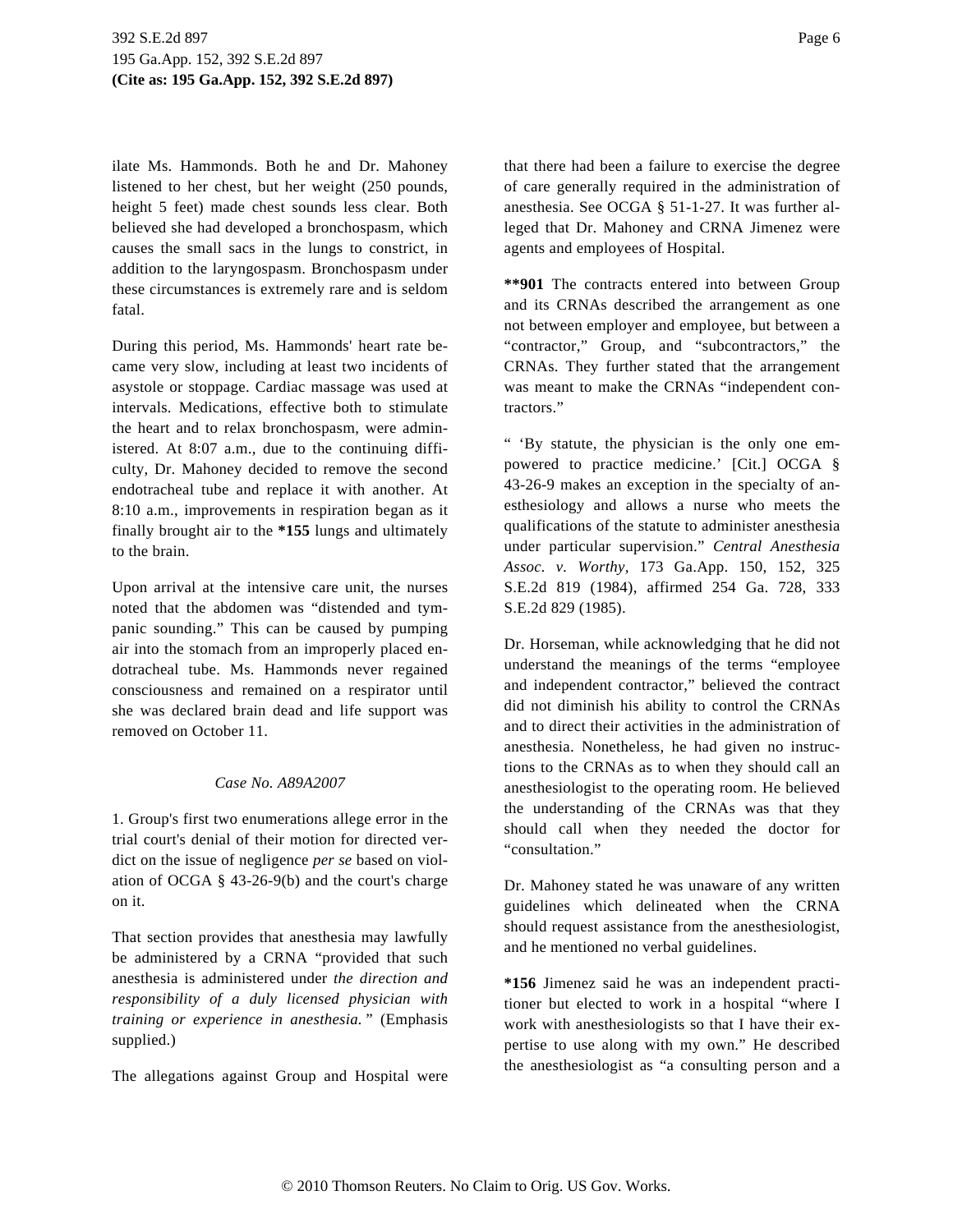resource person and an assistant who has a little more medical background or a lot more medical background than I do."

The anesthesia guidelines for the Hospital state that "[t]he anesthetist responsible for the anesthesia decisions required during anesthesia management be already identified [before induction] to the patient and to any technician who may assist in such care and management, and *his availability for supervision and direction be established if he is not administering the anesthesia personally.*" (Emphasis supplied.)

Two anesthesiologists testified as experts. Dr. Jeffries, for Hammonds, opined that Jimenez' actions were deficient in several respects and that the degree of supervision and direction exercised by Dr. Mahoney was not commensurate with that required in the practice of anesthesiology at that time. In his opinion, the CRNA should immediately initiate treatment and call the doctor as soon as any respiratory problems arise. Instead, Jimenez continued to try to correct the problem himself and the doctor was finally summoned by the circulating nurse. Dr. Jeffries believed that Ms. Hammonds' size made a 20 mg. dose of Anectine useless and that the 100 mg. dose should have been given initially. It was also his opinion that Jimenez' intubation at 8:02 a.m. was into the esophagus, not the trachea, taking air to the stomach and not to the lungs, which would have resulted in distention of her abdomen if allowed to continue for five minutes or more. It would not have provided needed oxygen to the brain.

Dr. Jeffries said that such intubations can occur but felt that failure to recognize that the tube was in the wrong place and failure to correct it for over five minutes caused the damage resulting in her death.

Dr. Bartel, defendants' expert, initially said that calling Dr. Mahoney after the second laryngospasm was appropriate, but added that the anesthesiologist should be called immediately when cyanosis is present. She also agreed that the 20 mg. dose was insufficient for a woman of Ms. Hammonds' size and that the second dose should have been a full 100 or 120 mg. in order to break the spasm.

Appellant Group argues that there was no evidence that the statute had been violated, rendering the charge and denial of their motion for directed verdict error.

*Central Anesthesia Assoc. v. Worthy,* supra, holds that OCGA § 43-26-9 establishes the standard of conduct constituting **\*\*902** ordinary care for use of CRNAs and that its violation can amount to negligence *per se.* See *West v. Mache of Cochran,* 187 Ga.App. 365, 367(1), 370 **\*157** S.E.2d 169 (1988). *Worthy* found that the administration of anesthesia by a registered professional nurse, in her second year of training to become a CRNA, under the supervision of a physician's assistant without the involvement in any way of the anesthesiologist, who was on a different floor when complications arose, was sufficient for the granting of summary judgment to the plaintiffs.

[1] It also held that "[t]he purpose of OCGA § 43-26-9 is to protect patients from the dangers of improperly administered anesthesia by those unqualified by a lack of what public policy regards as minimum education in the field, and by a lack of specified supervision.... The statute set[s] threshold qualifications which [have] to be met before a person would be permitted under the law to apply anesthesia. These qualifications do not establish how the anesthesia is to be administered, or what methods or instruments may be used, but rather who may do it with whose supervision. Thus it prohibits anyone not meeting these qualifications from performing, and *it further prohibits even a statutorily qualified person from performing without prescribed supervision.* " Id. 173 Ga.App. at 153, 325 S.E.2d 819. (Emphasis supplied.) Thus, the "direction" referred to in the statute has been equated with "supervision." See *Webster's Third Intl. Dictionary* 640, 2296 (1981).

[2] As to Ms. Hammonds, there was sufficient evid-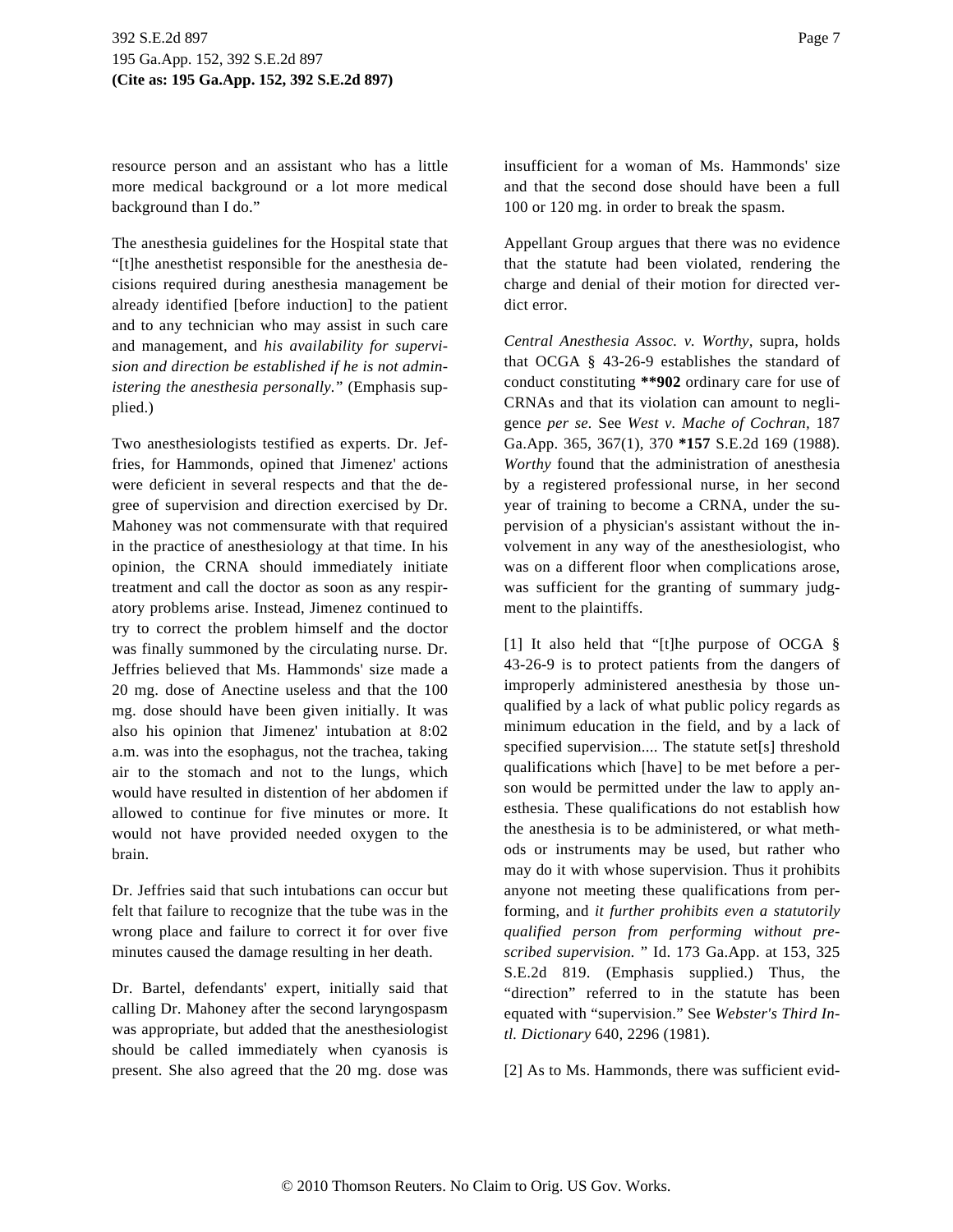ence from which a jury could conclude that, because there was no clear understanding between the doctors and the CRNAs, and in particular Dr. Mahoney and Mr. Jimenez, as to when the doctor should be summoned whenever difficulties were encountered, this was a failure of the mandated degree of "direction and responsibility." Time itself was crucial here. Delay resulted in inadequate treatment of the laryngospasm for over five minutes before Dr. Mahoney was summoned.

Group's motion for directed verdict contended that the only failure of care was the esophageal intubation, done in the presence of Dr. Mahoney, and thus as a matter of law under his "direction and responsibility." Pretermitting the issue of whether his walking in the door during the reintubation was sufficient supervision, *Ross v. Chatham County Hosp. Auth.,* 258 Ga. 234, 367 S.E.2d 793 (1988), the plaintiffs' theories were broader than this. They included the lack of understanding between doctor and CRNA as to when the doctor should be called and the failure to have the doctor available sooner.

Denial of the directed verdict was not error. OCGA § 9-11-50(a). *Marriott Corp. v. American Academy of Psychotherapists,* 157 Ga.App. 497, 498(1), 277 S.E.2d 785 (1981). *Horney v. Lawrence,* 189 Ga.App. 376, 377(2), 375 S.E.2d 629 (1988).

[3] The fact that the level of supervision is not more definitive in the statute is not dispositive and did not require a directed verdict. It is a standard which is subject to elucidation by experts as is any other professional standard. *Loving v. Nash,* 182 Ga.App. 253, 255(1), 355 **\*158** S.E.2d 448 (1987); see *Sparks v. Hoff,* 186 Ga.App. 907, 908, 368 S.E.2d 830. Such expert opinion was provided and resolution of the differences in the experts' opinions was for the jury. Id. The charge tracked the language of the statute and, in the absence of any particularized request to charge by Group, no further explication was required. The court's charge was sufficient. *Schroeder v. Hunter Douglas, Inc.,* 172 Ga.App. 897, 901(7), 324 S.E.2d 746 (1984); *Parrott v. Edwards,* 113 Ga.App. 422, 429(5), 148 S.E.2d 175

# (1966).

2. Enumeration three alleges error in the following charge on admissions: "[I]t is contended that there have been admissions in this case, and I charge you that an admission is a statement or writing by a party which tends to aid the cause of the other party. And all admissions under our law are to be carefully considered. In this case ... the plaintiff has contended that certain statements in the medical charts constitute admissions, and these admissions, if they appear to be such, should be **\*\*903** carefully considered as a statement tending to aid the cause of the side."

Group's objection was that the court charged admissions, then "went on to emphasize that more by stating that if plaintiffs had contended the statements in medical charts were admissions on behalf of Anesthesia Group. I would particularly object to that because there is no evidence and there are no writings in the chart anywhere by Anesthesia Group, an entity. There was never any evidence before the court that any individual was authorized to make any admissions. There was no party Anesthesia Group that made any admissions. And the court's charge on that, therefore, was prejudicial. Was not adjusted to the facts and not a part of the case."

Other objections argued for the first time on appeal will not be considered. OCGA § 5-5-24; *AAA Van Svcs. v. Willis,* 180 Ga.App. 18, 19(3), 348 S.E.2d 475 (1986); *Eiberger v. West,* 165 Ga.App. 559, 560(2), 301 S.E.2d 914 (1983).

[4] As reflected above, there was evidence from which the jury could conclude that Jimenez was the employee of the partnership, not an independent contractor. Although Dr. Horseman and Dr. Mahoney said they were professional corporations, Dr. Mahoney signed the agreement with Jimenez as an individual and both doctors signed the contract with Hospital as individuals.

An admission made by a partner concerning part-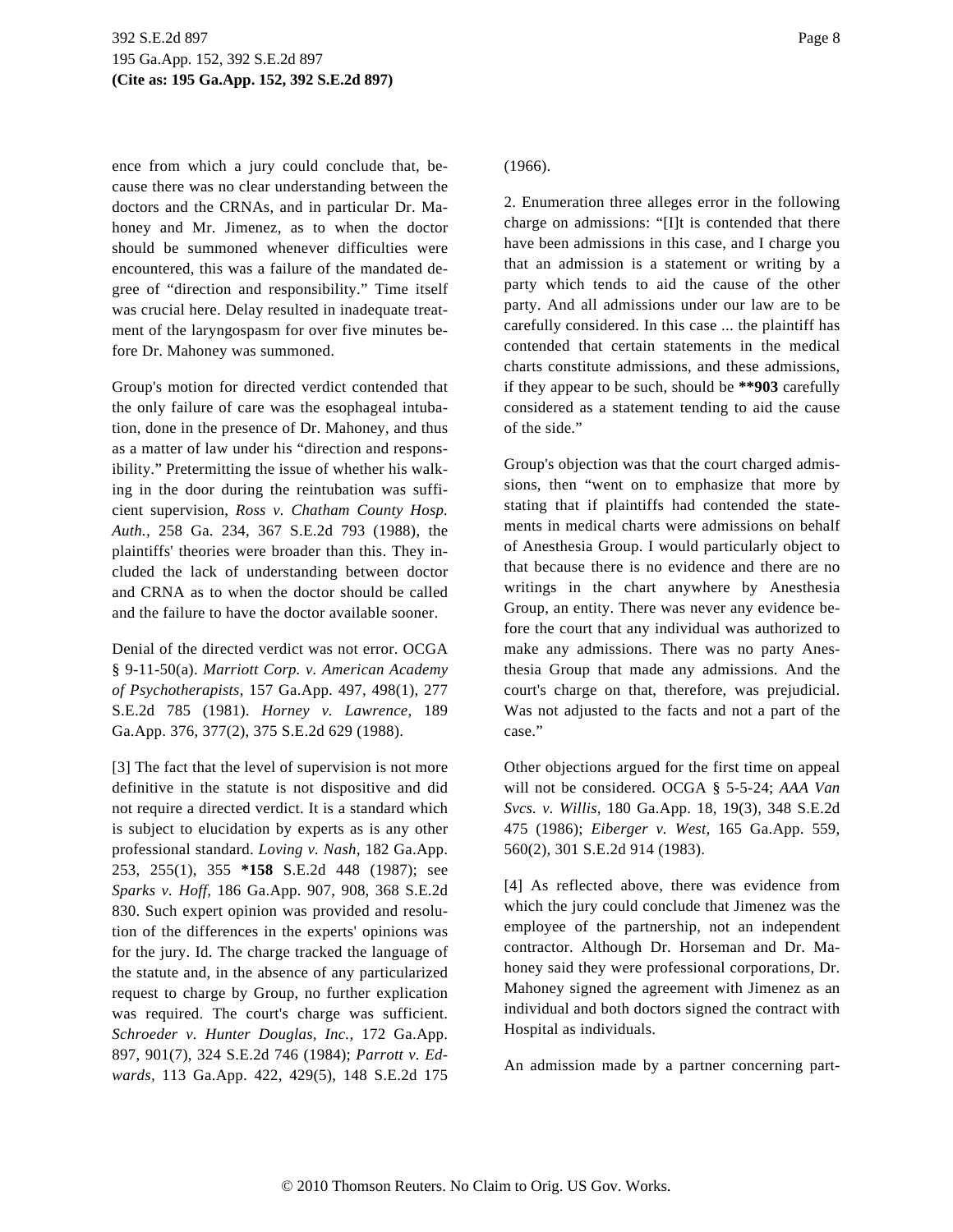nership affairs within the scope of his authority is evidence against the partnership. OCGA § 14-8-11 (enacted by Ga.Laws 1984, p. 1439, prior to which general scope of partners' authority would cover principle involved, former OCGA § 14-8-61.) An admission by an employee of the partnership within the scope of his authority can be considered against the partnership. OCGA § 24-3-33.

[5] The charge given is set out in Vol. I, Civil Cases, Suggested Pattern**\*159** Jury Instructions, 2d ed. p. 19. Whether Jimenez was the agent of the partnership, whether the partnership was the agent of Hospital, and whether there were any admissions in the medical records were for the jury to determine pursuant to the instruction. The charge as given may have been beneficial to the Group in that it limited the consideration of admissions to the medical records when there were arguably admissions made in the testimony of Drs. Horseman, Mahoney, and CRNA Jimenez outside these records. The enumeration evaporates.

3. Error is alleged in the admission of Plaintiff's Exhibits 64 and 65, handwritten consultations made by Drs. Bashinski and Smith on the morning of the incident.

Early in the trial, the entire medical chart of Ms. Hammonds was tendered into evidence by plaintiffs. The only objection was that parts of it, P-64 and P-65, were hearsay and inadmissible without proper foundation. The objection was sustained as to these two documents.

Thereafter, Dr. Jeffries testified and stated his conclusion that Ms. Hammonds had suffered cardiac arrest as a result of lack of oxygen, causing brain damage. He was asked on direct examination not to consider P-64 and P-65 and based his opinion on the remainder of the medical record. Dr. Jeffries was vigorously cross-examined by Group as to the lack of any notation of "cardiac arrest" as the precipitating factor anywhere in the medical chart. Defendants contended that she had suffered a respiratory arrest, with subsequent brain damage, as a result of the laryngospasm and bronchospasm which were appropriately treated without her responding.

On redirect, plaintiffs again tendered the two consults, which did mention cardiac arrest, arguing that the hearsay objection had been waived by the repeated questioning concerning the absence of such a notation in the reports of those present with Ms. Hammonds on October 5. The court admitted them.

Thereafter, Dr. Bartel, Group's expert witness, testified and acknowledged that she had considered and relied upon both P-64 and P-65 in reaching her conclusions.

[6] The two documents were hearsay, § OCGA 24-3-1. A physician may not base his expert opinion solely on the hearsay**\*\*904** opinion of another doctor, thereby acting as a mere conduit for the opinion of the first. *Mallard v. Colonial Life, etc., Ins. Co.,* 173 Ga.App. 276, 326 S.E.2d 6 (1985); *Stephen W. Brown, etc., Assoc. v. Gowers,* 157 Ga.App. 770, 780(5), 278 S.E.2d 653 (1981). Nor may he base such an opinion on reports or facts which are not in the record. OCGA § 24-9-67; *Andrews v. Major,* 180 Ga.App. 393, 395(2), 349 S.E.2d 225 (1986). That, however, did not occur. Dr. Jeffries, as well as Dr. Bartel, examined portions of Ms. Hammonds' medical chart, including **\*160** the objective findings noted by numerous medical personnel and equipment, such as the EKG machine attached to her throughout the surgery. Their opinions were based on these facts.

[7] Even if Dr. Jeffries had partially found his opinion on inadmissible hearsay as well as facts, such would go to the weight rather than to the admissibility of the opinion. *King v. Browning,* 246 Ga. 46, 47(1), 268 S.E.2d 653 (1980).

[8] P-64 and P-65 were admitted not for the purpose of proving that the diagnosis contained in them was the correct one, but to counter the incorrect impression made on the cross-examination of Dr. Jeffries that the notation "cardiac arrest" appeared nowhere in the medical chart. Having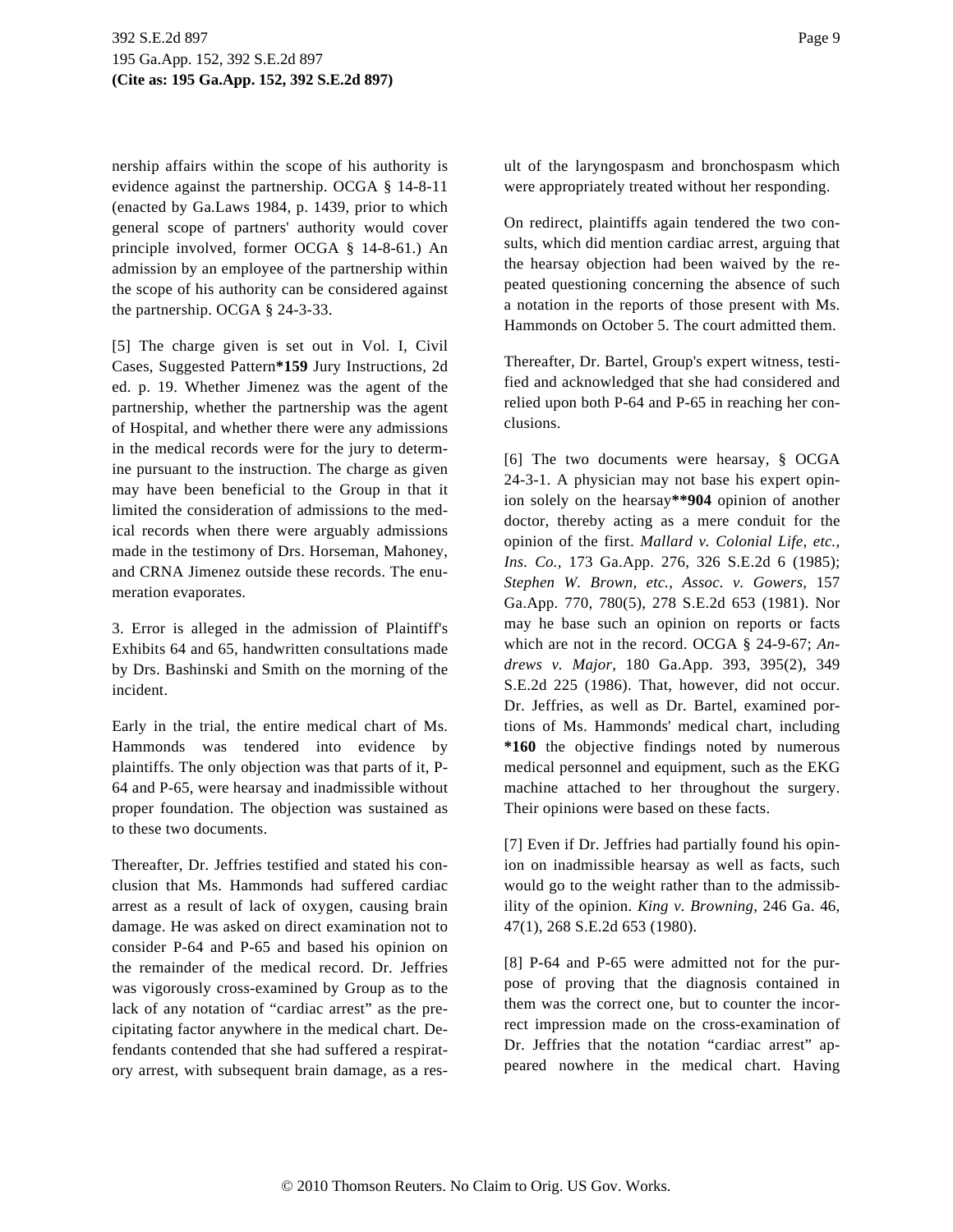opened the door, Group cannot complain that plaintiffs entered. *Tiftarea Shopper v. Maddox,* 187 Ga.App. 227(2), 369 S.E.2d 545 (1988).

Numerous other witnesses who were present at the surgery, including Jimenez, acknowledged that "asystole," or moments of heart stoppage, occurred during the treatment. Cardiac arrest is "asystole." Dorland's Pocket Med. Dictionary, p. 79 (23rd ed. 1982). Any error in the allowance of these exhibits would have been harmless. *Andrews,* supra 180 Ga.App. at 395, 349 S.E.2d 225.

[9] 4. Orthopedist Dr. Brand's testimony was by deposition. During its reading, Group objected that an answer was nonresponsive and hearsay. The answer was to plaintiffs' question whether any reasons for the third intubation (by Dr. Mahoney) were discussed in the operating room. Dr. Brand answered that "It's my understanding from an anesthesiologist when a patient isn't doing well, the first thing you should think about is, is the tube in the right place or not. You ought to be sure that it is in the right place."

The answer was not responsive to the question. But knowledge gained by an expert during the practice of his profession, even from hearsay, may be used to express an opinion. *King,* supra; *Brown v. State,* 245 Ga. 588, 590(1), 266 S.E.2d 198 (1980). Although Dr. Brand was not an anesthesiologist, he was a surgeon and stated that, as such, he had training in and an understanding of anesthesia. The fact that the tube should be checked was testified to by Dr. Jeffries, so the admission of Dr. Brand's statement, even if error, was harmless. *Atlanta Gas Light v. Redding,* 189 Ga.App. 190(1), 375 S.E.2d 142 (1988).

[10] 5. Finally, Group complains of the court's failure to give its seventh Request: "I charge you that the law does not require that medical treatment to a patient shall yield perfect or nearly perfect results."

"In order for a refusal to charge to be error, the requests must be entirely correct and accurate, and adjusted to the pleadings, law, and evidence, and not otherwise covered in the general charge. [Cit.]" *Medoc\*161 Corp. v. Keel,* 166 Ga.App. 615, 618(2), 305 S.E.2d 134 (1983); see *Woodcraft Div. v. Laborers' Intl. Union, etc.,* 170 Ga.App. 581, 585, 317 S.E.2d 602 (1984). "The mere fact that a requested charge was taken from an opinion of our appellate courts does not render its use appropriate in charging the jury. [Cits.]" *Kamor v. Fireman's Fund Ins. Co.,* 133 Ga.App. 234, 238(5), 211 S.E.2d 179 (1974); *Citizens Bank, etc., v. Hooks,* 173 Ga.App. 865, 867(3), 328 S.E.2d 755 (1985).

The principles applicable to a finding of medical malpractice were thoroughly given, including that "the mere fact that there is an unfortunate or bad result occurred does not alone prove and does not imply that any of the defendants were negligent or **\*\*905** unskillful." This served the purpose of the requested charge.

#### *Case No. A89A2006*

6. Hospital's first two enumerations allege errors in the court's denial of its motions for summary judgment and directed verdict. To the extent they address the denied summary judgment motion, the issue is moot. *Hardaway Constructors v. Browning,* 176 Ga.App. 530(2), 336 S.E.2d 579 (1985).

(a) The first basis urged in the motion for directed verdict relied on principles in *Overstreet v. Drs. Hosp.,* 142 Ga.App. 895, 237 S.E.2d 213 (1977) and *Pogue v. Hosp. Auth. of DeKalb County,* 120 Ga.App. 230, 170 S.E.2d 53 (1969). Hospital contended that the contract between Hospital and Group showed that neither Dr. Mahoney nor Jimenez were employees or agents of Hospital but instead were individual contractors for whose actions Hospital was not liable.

*Pogue* has been often cited and much discussed for the proposition that "[a] hospital is not liable for the negligence of a physician employed by it where the negligence relates to a matter of professional judg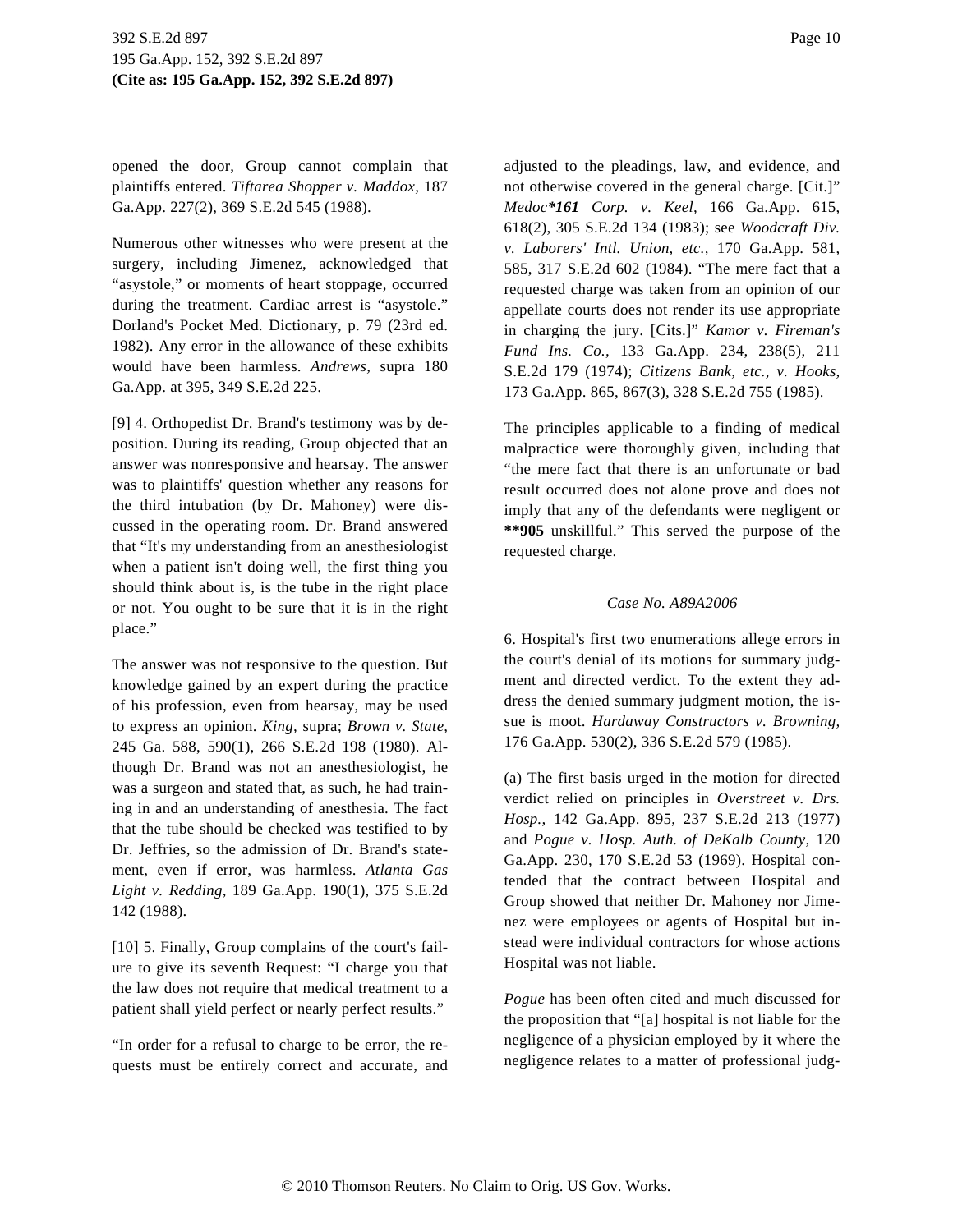ment on the part of the physician when the hospital does not exercise and has no right to exercise control in the diagnosis or treatment of illness or injury."

*Brown v. Coastal Emergency Svcs.,* 181 Ga.App. 893, 895(2), 354 S.E.2d 632 (1987), aff'd sub nom. *Richmond County Hosp. Auth. v. Brown,* 257 Ga. 507, 361 S.E.2d 164 (1987) states: "[s]ince it would almost certainly be violative of a physician's professional ethics for him to abandon his professional judgment in matters relating to the diagnosis and treatment of patients, it has been pointed out that literal application of this test would effectively enshroud hospitals with an 'impenetrable cloak of immunity' in malpractice actions based on physician negligence. See *Stewart v. Midani,* 525 F.Supp. 843, 849 (N.D.Ga.1981) [for analysis of Georgia cases]. Cf. *Mitchell County Hosp. Auth. v. Joiner,* 229 Ga. 140, 189 S.E.2d 412 (1972). However, it **\*162** is quite evident that the control test set forth in *Pogue* has not been applied to such effect by the courts of this state."

Cases including *Newton County Hosp. v. Nickolson,* 132 Ga.App. 164, 167, 207 S.E.2d 659 (1974), and *Hodges v. Drs. Hosp.,* 141 Ga.App. 649, 234 S.E.2d 116 (1977) have held hospitals liable for physicians' malpractice when the evidence indicated control by the hospital only of the time and place and not necessarily the manner of the exercise of their professional judgment. Compare *Bexley v. Southwire Co.,* 168 Ga.App. 431, 432(1), 309 S.E.2d 379 (1983), aff'd 253 Ga. 125, 317 S.E.2d 523 (1984).

[11] We need not resolve this quandary. There was adequate evidence from which the jury could conclude that Hospital had retained authority over the time, method and manner of the practice of anesthesiology at its facility, and that its employee, Group, through its partner Dr. Mahoney, was negligent in failing to properly supervise CRNA Jimenez and in failing to properly preintubate Ms. Hammonds immediately upon his arrival in the operating room.

Hospital relies heavily on paragraph VII of its contract with Group. It is labeled "Independent contractor" and states that "[t]he Partnership and the Hospital acknowledge that any person designated by the Partnership and performing anestheology [sic] or anesthetist services hereunder are not employees, agents, partners or joint venturers with the Hospital." Such labeling in a contract is not determinative of the status of any such person and other factors may negate the label. *McGuire v. Ford Motor Credit Co.,* 162 Ga.App. 312, 313, 290 S.E.2d 487 (1982); *Frey v. Pepsico,* 191 Ga.App. 585, 587(1), 382 S.E.2d 648 (1989).

Contrasted is the following evidence of control, in addition to facts set out earlier. Group was required to treat all patients at Hospital who required such services; it could not choose. It was required to do so in the four operating rooms for stated hours five days a week, for emergencies, 24 hours a day. Hospital had the right to approve the rates charged through its billing**\*\*906** system and in its name. Hospital had a closed anesthesiology panel, in that no other anesthesiologists were allowed to practice there. Even Hospital, which contended the panel was open, agreed that any other anesthesiologist desiring to practice would have to be sponsored by either Dr. Horseman or Dr. Mahoney and approved by Hospital beforehand.

Hospital retained the right to approve the anesthesiology services and the conduct and operation of the anesthesiology department. The fact that Hospital may not have exercised this right to its fullest extent or in each particular case does not weaken its significance. *Miller v. Kimball,* 163 Ga.App. 435, 437, 294 S.E.2d 681 (1982); *Moon v. Ga. Power,* 127 Ga.App. 524, 526(1), 194 S.E.2d 348 (1972). Most telling is the contract provision that "[t]o the extent required by the laws **\*163** and regulations governing the operation of Hospital, Hospital retains professional and administrative responsibility for the services provided hereunder."

The issue of actual agency was appropriately left to the jury. *Macon-Bibb County Hosp. Auth. v.*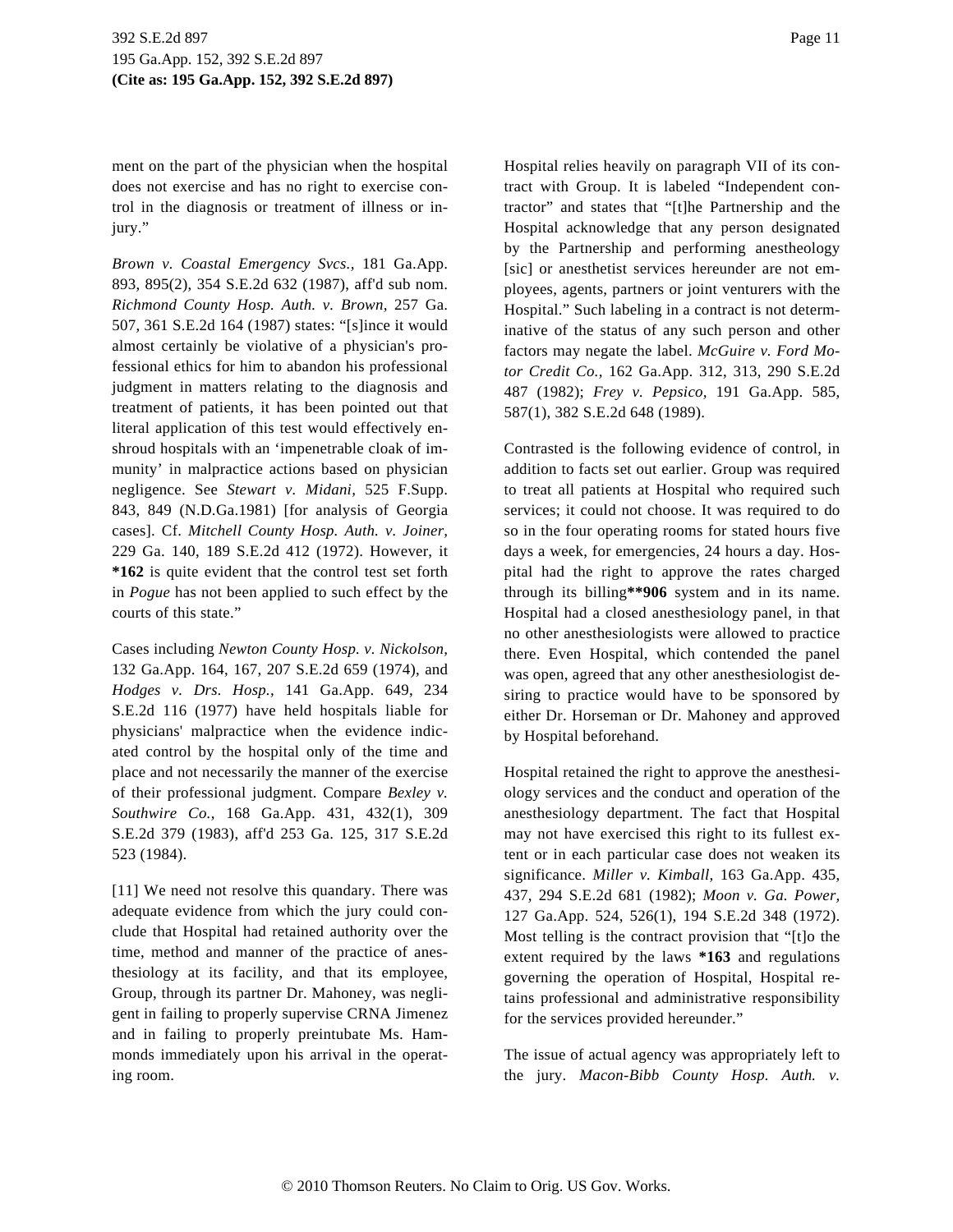*Whipple,* 182 Ga.App. 195, 196(2), 355 S.E.2d 83 (1987); *Lawson Prods. v. Rousey,* 132 Ga.App. 726, 728(1), 209 S.E.2d 125 (1974). Since the jury could find that Group and its partner Dr. Mahoney were in fact employees rather than liability-precluding independent contractors, Hospital would be liable for Jimenez' negligent acts because it approved Group's hiring and retention of him. *White v. Morris,* 114 Ga.App. 618, 619, 152 S.E.2d 417 (1966).

(b) Hospital moved on two grounds for directed verdict on the issue of apparent or ostensible authority of Hospital for the acts of Dr. Mahoney and CRNA Jimenez: there was insufficient evidence of reliance by Ms. Hammonds; the doctrine applies only to emergency room physicians.

Georgia adopted the doctrine of apparent agency medical malpractice actions in *Brown,* supra. It requires that "one ... represents that another is one's agent so that plaintiff justifiably relies on the care or skill of the apparent agent whose negligence causes the injury. It is not enough that plaintiff simply believes there is an agency relationship. There is an objective standard. The apparent principal must represent or hold out the apparent agent." *Richmond,* supra 257 Ga. at 508, 509, 361 S.E.2d 164; *Whitaker v. Zirkle,* 188 Ga.App. 706, 709(2), 374 S.E.2d 106 (1988).

[12] The narrow application of the theory only to emergency rooms was rejected in *Whitaker,* supra, which applied it to in-hospital radiology services. The rationale extends to anesthesiology in other states. *Paintsville Hosp. Co. v. Rose,* 683 S.W.2d 255, 257 (Sup.Ct.Ky.1985), is illustrative: anesthesiologists, pathologists, radiologists, and emergency room physicians "all ... share the common characteristic of being supplied through the hospital rather than being selected by the patient."

[13] There was objective evidence that the anesthesiologist and CRNA were acting for Hospital. When Ms. Hammonds was admitted by her private physician, Dr. Brand, she was presented with an admission form headed "Doctors Hospital of Augusta, Inc." It stated she understood "the price of the room does not include the cost of laboratory, x-ray, drugs, dressings, operating room, anesthesia and other special treatments required for treatment."

The Request for Operation form, requiring the signature of each patient upon admission, was headed "Humana Hospital Augusta" and stated, "I request the administration of anesthesia and the use of such anesthetic agents as may be deemed necessary and advisa**\*164** ble...."

Ms. Hammonds was not seen by an anesthesiologist until she had been prepared for her operation, given morphine, placed on a stretcher, and taken to the preoperative area. She had been seen only by a CRNA, the choice of whom had not been given to her. Because she herself was a Licensed Practical Nurse and was in training to become a Registered Nurse, the jury could have found she was aware that a nurse does not practice independently and must be overseen by a physician provided by the hospital, since she had been given no input **\*\*907** into selection of personnel. As stated in *Richmond County,* supra 257 Ga. at 509, 361 S.E.2d 164: "[m]ost modern hospitals hold themselves out to the public as providing many health related services including services of physicians. A patient is likely to look to the hospital, not just to a particular doctor he comes into contact with through the hospital."

As to reliance by Ms. Hammonds' on Humana, there was no direct evidence of affirmative statements made by her but such reliance is subject to proof by circumstantial evidence. OCGA §§ 24-1-1(4) & 24-4-9. It was adequate for an inference of reliance. Denial of the directed verdict on this ground was not error.

7. Hospital's third enumeration urges error in denial of the motion for directed verdict on the ground that the Hospital cannot be liable for acts involving professional judgment of Jimenez. It is presented here also as to Dr. Mahoney, but that was not part of the motion made at trial and will not be con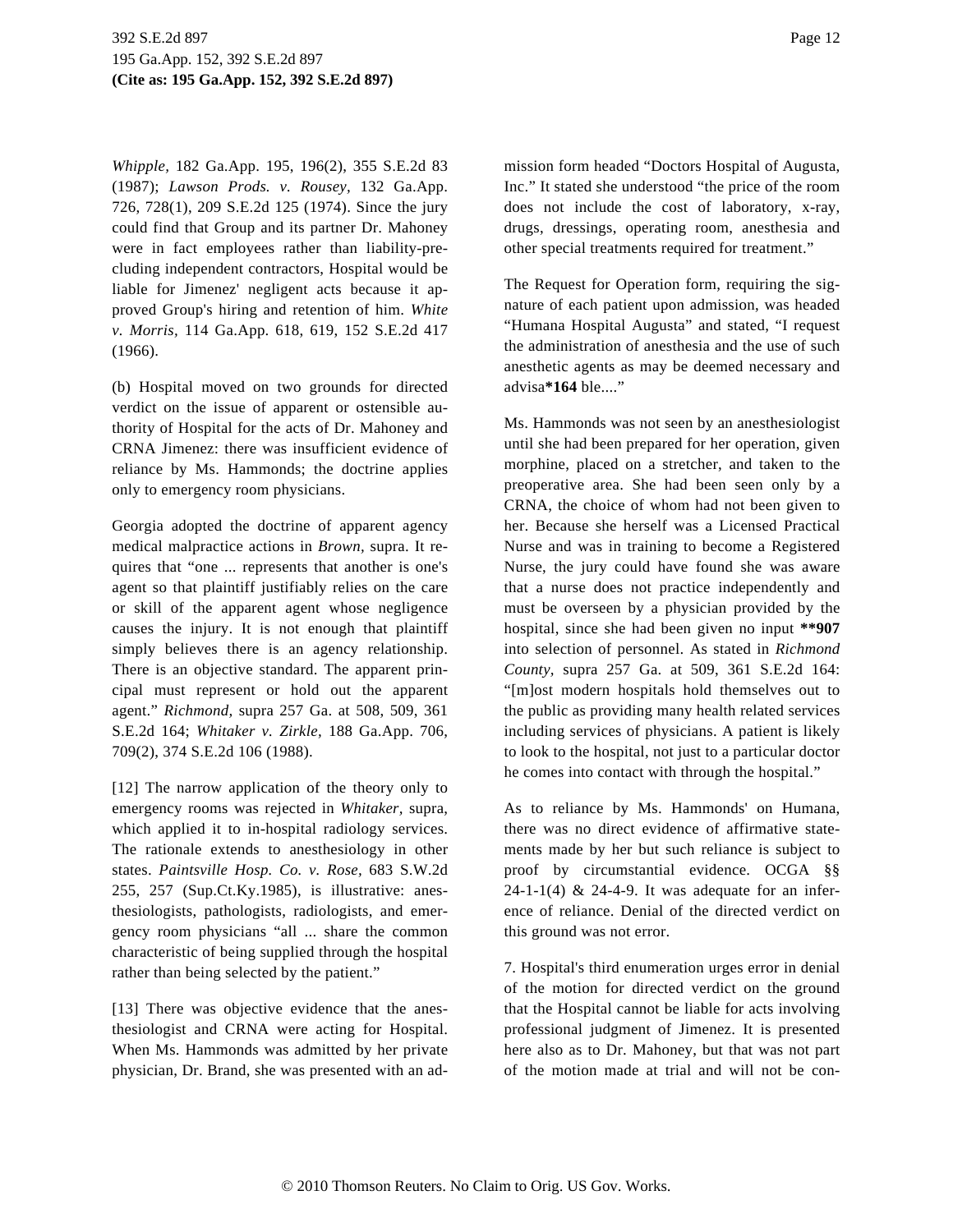sidered.

Hospital concedes that a hospital may be liable for the professional judgment of its employees under the apparent agency theory in *Brown,* supra. Because such a theory was properly submitted to the jury, this enumeration need not be further addressed.

[14] 8. At the close of all evidence, Hospital renewed its motion for directed verdict and added a new ground, that of "borrowed servant." It contended that even if Jimenez were Hospital's, he was "borrowed" by Dr. Mahoney when he came in the room, absolving Hospital of liability. Enumerations 4 & 5 allege error in denial of the motion on this ground and the failure to instruct the jury on the issue.

The "borrowed servant" does not apply, given the facts. Dr. Mahoney was not present in the operating room when part of the alleged negligence occurred and the first intubation and medication were undertaken, after the larygospasm occurred. The motion and jury instruction were both correctly denied. *Ross,* supra; *Atlanta Gas Light Co. v. Redding,* 189 Ga.App. 190, 191(3), 375 S.E.2d 142 (1988).

9. The remaining enumerations deal with the jury charge. To the extent Hospital objected that certain charges should not have been given because the court should have granted directed verdicts on these issues, it follows from what we have decided above that such charges were not inappropriate.

The court's charges on actual agency (plaintiff's Request 13), apparent agency (plaintiff's Request 24), and the principles of OCGA § 51-2-5 (plaintiff's Request 22) were objected to.

" 'The court's instruction to the jury should be looked to as a whole, and if the applicable law is stated accurately and fairly, in such manner as to work no prejudice, then this court will not consider a challenge to the wording of isolated segments. (Cits.)' *Georgia Kraft Co. v. Laborers' Intl. Union,*

170 Ga.App. 581(3), 371 [317] S.E.2d 602 (1984)." *Macon-Bibb County Hosp. Auth. v. Whipple,* 182 Ga.App. 195, 196(2), 355 S.E.2d 83 (1987).

Heeding this panoramic concept, we conclude that the court accurately covered these principles and that the charge was not inaccurate or misleading.

It was a correct statement of the law, as the court charged, that if Hospital were found to be providing professional services through its actual or apparent agent, the provision of those services should be judged by the standard of such profession. *Wade v. John D. Archbold Mem. Hosp.,* 252 Ga. 118, 119, 311 S.E.2d 836 (1984); *Emory Univ. v. Porubiansky,* 248 Ga. 391, 393, 282 S.E.2d 903 (1981); cf. *Richmond County Hosp. Auth.,* supra.

The appropriateness of the charges based on OCGA § 43-26-9 and on admissions has been determined in Divisions 1 and 2. In addition, with regard to admissions attributable to Hospital, the admission forms and nurses' notations arguably contained several statements adverse to Hospital's interest. These forms and notations were required to be kept as part of the admission clerks' and nurses' job duties. The charge was appropriate.

**\*\*908** Hospital contends in general that the charge was confusing and that the court's failure to use the special verdict form submitted by it requires reversal.

The use of such form was not mentioned by Hospital until after its objections to the charge. Failure of a court to so submit the case is not error in the absence of an abuse of discretion. OCGA § 9-11-49; *News Pub. Co. v. DeBerry,* 171 Ga.App. 787, 790(3), 321 S.E.2d 112 (1984); compare *Denny v. D.J.D., Inc.,* 186 Ga.App. 727, 730(3), 368 S.E.2d 329 (1988). Since both theories upon which suit was brought were properly submitted to the jury, there was no error in failing to use such a form.

# *Judgments affirmed.*

CARLEY, C.J., and McMURRAY, P.J., concur.